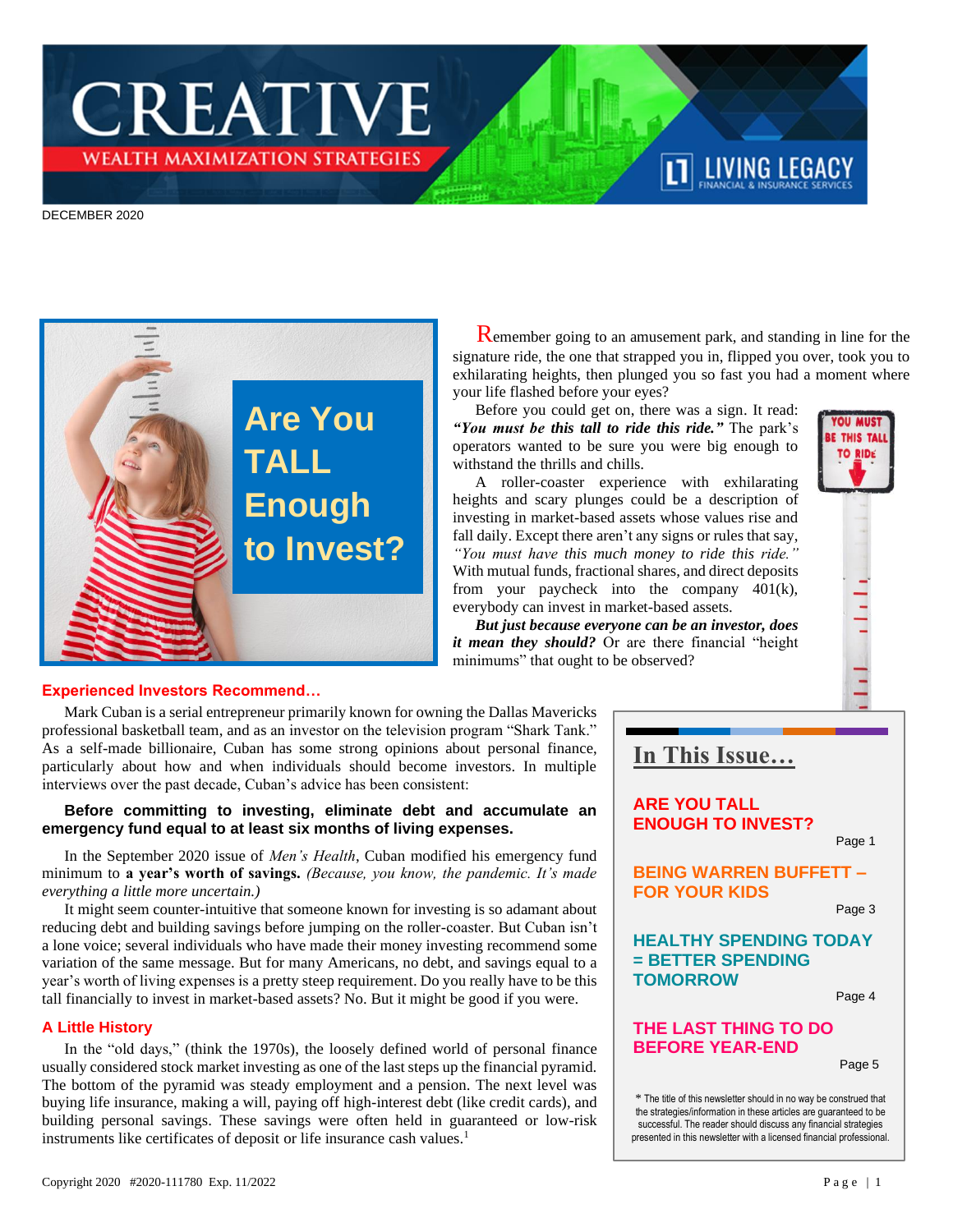Only when you had accumulated a substantial cash cushion did you entertain opening a brokerage account and buying things like blue-chip stocks or corporate bonds. While you anticipated making money, investing was something you did with money you could afford to lose.



At this time, a very small percentage of Americans were investors. PBS, in a statistical study called "The First Measured Century," found that only 13 percent of Americans owned stocks in 1980.

One of the reasons stock market investing was one of the last rungs on the financial ladder was the high cost of entry. Katherine Wilson, in an April, 2000 report released by the Joint Economic Committee titled, *The Roots of Broadened Stock Ownership*, said that until recently investing in the stock market "…was kind of a rich person's discipline because, in order to be cost-effective, you had to buy in round lots (100-share increments of stock) or an individual bond. It was a very restricted market for this in many ways."

But when Congress introduced the Individual Retirement Account (IRA) in 1974, offering tax deductions for deposits and tax-deferral on the growth in the accounts, things changed. "By eliminating some of the multiple taxation that exists on savings and investment, IRAs and 401(k)s became attractive relative to other retirement saving options. Americans looking for a way to protect their savings from the ravages of inflation began to look towards investing in stocks and mutual funds."

As 401(k)s proliferated, pensions, which had essentially done long-term investing for employees, mostly disappeared. This change put the onus for funding and investing for retirement on the individual. The pivot to individual investing was swift.

The same PBS statistics found that by 1998 "52 percent of Americans owned shares in public companies or equity mutual funds, either directly in their own accounts, or indirectly in retirement and trust accounts." Since 2000, the percentage of

Americans owning stocks, bonds and other market-based assets has remained relatively stable. After peaking at around 63 percent before the Great Recession, a 2020 Gallup survey puts stock ownership at 55 percent (per a *Forbes* report of June 4, 2020).

#### **Confusing Investing with Saving**

Many of these new holders of market-based assets didn't see their holdings as "play money" they could afford to lose. Joseph Nocera, in his book, *A Piece of the Action: How the Middle Class Joined the Money Class*, reported that a high percentage of fund customers saw their investments as "'…general savings.' These new customers were still not investors – or rather they didn't think of themselves as investors. They still thought of themselves as savers."

**Confusing saving with investing is hazardous.** The assumption of saving is that money set aside today will be available tomorrow. While market-based assets may yield higher returns, there are no guarantees about the future availability of funds – what they will be worth, or if they will even be there.

This uncertainty is stressful, because many households are caught in a dilemma: They are not saving enough for a stable retirement and thus feel compelled to take investment risk to make up for this deficiency. But when money they can't afford to lose has to be put at risk, the likelihood of financial failure increases.

Jared Dillian, a former investment analyst who now hosts a syndicated radio program on personal finance, is another successful investor who advocates eliminating debt and building substantial cash reserves, primarily because it alleviates the psychological distress of precarious finances. "Debt and risk are the two main drivers of financial stress. These are the things that keep people up at night." A stressed, sleep-deprived investor is less likely to make good decisions.

#### **Setting Your Own "Height Limit"**

Jumping into market-based assets without first addressing debt and emergency reserves is a case of letting concerns about the last part of your financial life (retirement) override the importance of getting your current financial status in good shape.

The uncertainties of life make it almost inevitable that well before retirement, something is going to come up. And that something is going to require cash. If your only resource for cash is selling assets at their current market value, the timing will almost certainly be off.

There's an axiom that says, "The only good time to sell out of the stock market is when you want to, not when you have to." Households that have minimized or eliminated debt and built adequate reserves can live by that axiom. With a cash cushion and minimal monthly obligations, you are better equipped to ride the market-based roller coaster. If your investments take off, you won't have to slow them down with a financial emergency. If they plummet in value, you can make a measured decision about riding out the trough or getting off the ride.

Is the no-debt/one year of saving height requirement hard and fast? No. But it's a reliable standard, and a good starting point for a discussion with your financial professionals. ❖

Establishing a reasonable "height limit" before you start buying market-based assets gives you the best opportunity to be a true investor, instead of a "saver with risk." And you'll sleep better at night.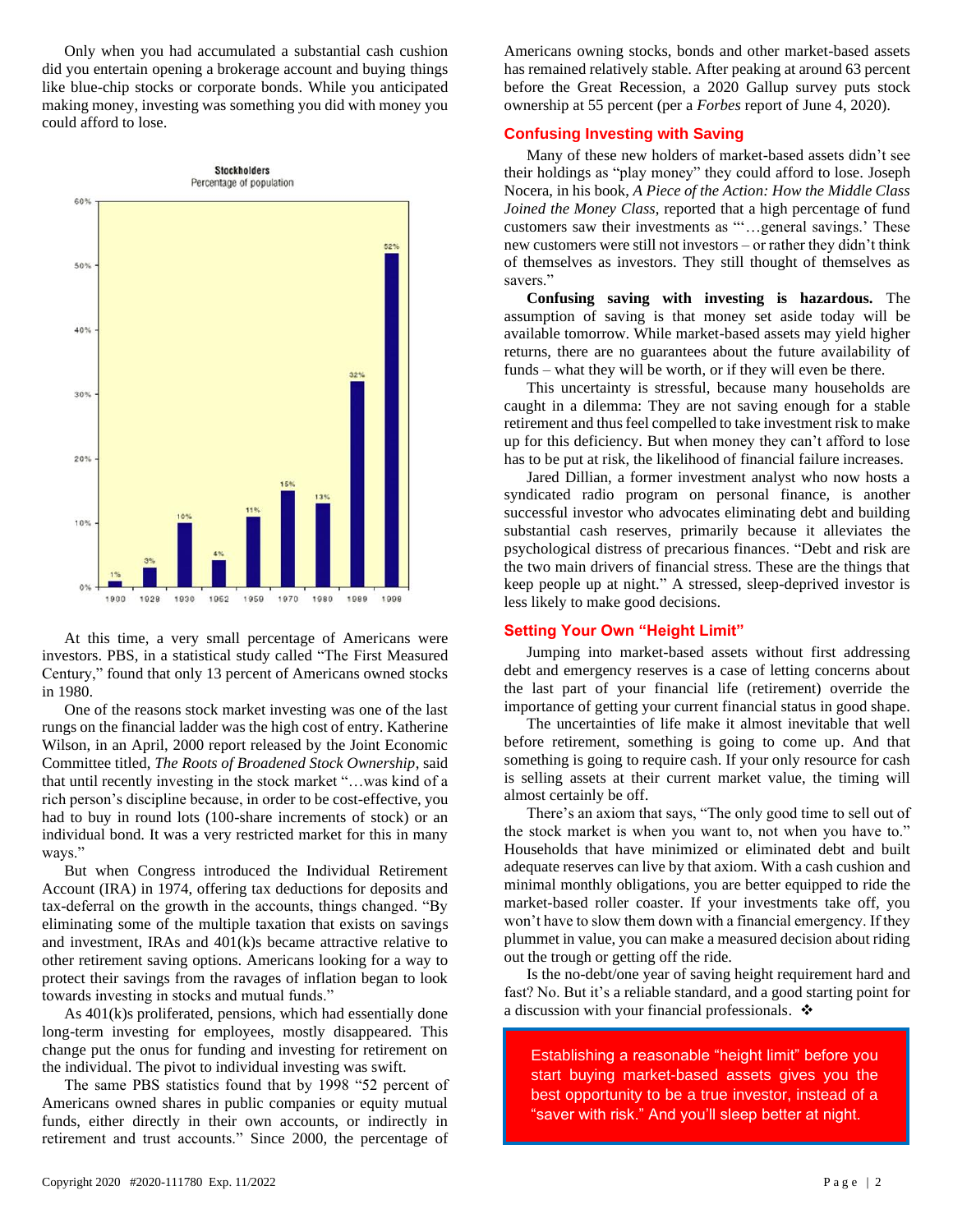

**W**arren Buffett is 90 years old. His estimated net worth as of August 2020 was almost \$80 billion, making him one the ten richest individuals in the world. Besides his high net worth, Buffett's unique claim to fame is that his wealth is primarily due to his performance as an investor. Unlike many ultra-wealthy individuals, he did not invent something, build a business or have a special talent.

More to the point, Buffett's wealth is a product of his persistence and longevity as an investor. He's been doing what he's been doing for a very long time.

In his new book, *The Psychology of Money*, Morgan Housel notes some interesting facts about Buffett, and makes some profound conclusions.

Fact 1: Buffett began serious investing when he was 10 years old. By the time he was 30 he had a net worth of \$1 million, or \$9.3 million adjusted for inflation. (Remember, Buffett's worth today is \$80 *billion.*)

Fact 2: *\$70 billion* of Buffett's wealth was accumulated after he qualified for Social Security, in his mid-60s. While he was already wealthy by any conventional measure, Housel says 90 percent of Buffett's wealth was achieved *after* he reached retirement age!

Elaborating on these ideas in a September 8, 2020, article on cnbc.com, Housel offers the following thought experiment:

What if Buffett had been a "more normal person" who spent his teens and 20s figuring out what he wanted to do, settled into a career path in his 30s and worked until he was in his 60s? Even if he achieved the same investment results as the real Warren Buffett, his "normal Warren Buffett" net worth would be \$11.9 million. For the average retiree, that's a lot of money, But it's nowhere close to \$80 billion.

Housel concludes:

"Warren Buffett is a phenomenal investor. But you miss a key point if you attach all of his success to investing acumen. **The real key to his success is that he's been a phenomenal investor for three quarters of a century.** Had he started investing in his 30s and retired in his 60s, few people would have ever heard of him.

"Effectively all of Warren Buffett's financial success can be tied to the financial base he built in his pubescent years and the longevity he maintained in his geriatric years.

"His skill is investing, but his secret is time. That's how compounding works."

#### **Compounding Across Generations**

Did you start investing when you were 10 years old? No, didn't think so. At this point in your life, is it likely that you'll live long enough to realize a 75-year accumulation plan, like Warren Buffett? Probably not. That's too bad. Because if you don't have the time, you have no chance of achieving similar results.

But wait…

What if you decided to implement a long-term compounding plan across *two* lifetimes instead of just one? What if you started an accumulation plan, nurtured it for 30-40 years, then handed it off to your children for another 30-40 years? That's 60-80 years of compounding. And because compounding is a geometric progression, the numbers can get really big in the second 30-to-40-year window.

This is the power of leaving an inheritance. It is the chance to allow assets to compound long enough to produce wealth. Most of us don't have the resources, foresight or knowledge to achieve long-term compounding in one lifetime, but stretching it over two lifetimes is certainly doable, provided both generations are interested in carrying out the plan.

And that's often a sticking point: getting two people to commit to the same project for 60 or 70 years is no small task. The parent, as the initiator of the plan, has to not only start the process and maintain it for the first 30-40 years, but must also develop an heir who will be both willing and capable of continuing to manage the plan.

| But consider the benefits.<br>Suppose the first generation<br>passes on \$10 million. At an<br>average annual rate of return<br>of 8%, the account would<br>double every 9 years. In 36<br>years, the account value<br>would be: |
|----------------------------------------------------------------------------------------------------------------------------------------------------------------------------------------------------------------------------------|
| \$20 million<br>9 yrs.<br>\$40 million<br><b>18 yrs.</b><br>\$80 million<br>27 yrs.<br>\$160 million<br>36 yrs.                                                                                                                  |

This is mind-boggling. In one generation, the value grows from \$10 to \$160 million – with no additional deposits.

*Hypothetical example for illustrative purposes only. All investments contain risk and may lose value, past performance is not a guarantee of future results.* 

#### **Generational Compounding with Life Insurance**

Art Sanger, a prominent life insurance specialist from the late  $20<sup>th</sup>$  century, often paired this two-generation compounding concept with whole life insurance because it reduced the management responsibilities for both the first and second generation. The second-generation heir is assured of an inheritance in the form of a tax-free death benefit when the parent/first generation passes. These proceeds are used to fund a life insurance policy on the heir(s). The cash values<sup>1</sup>, as well any dividends<sup>2</sup>, accumulate tax-free in a predictable pattern, with minimal management responsibility required of the second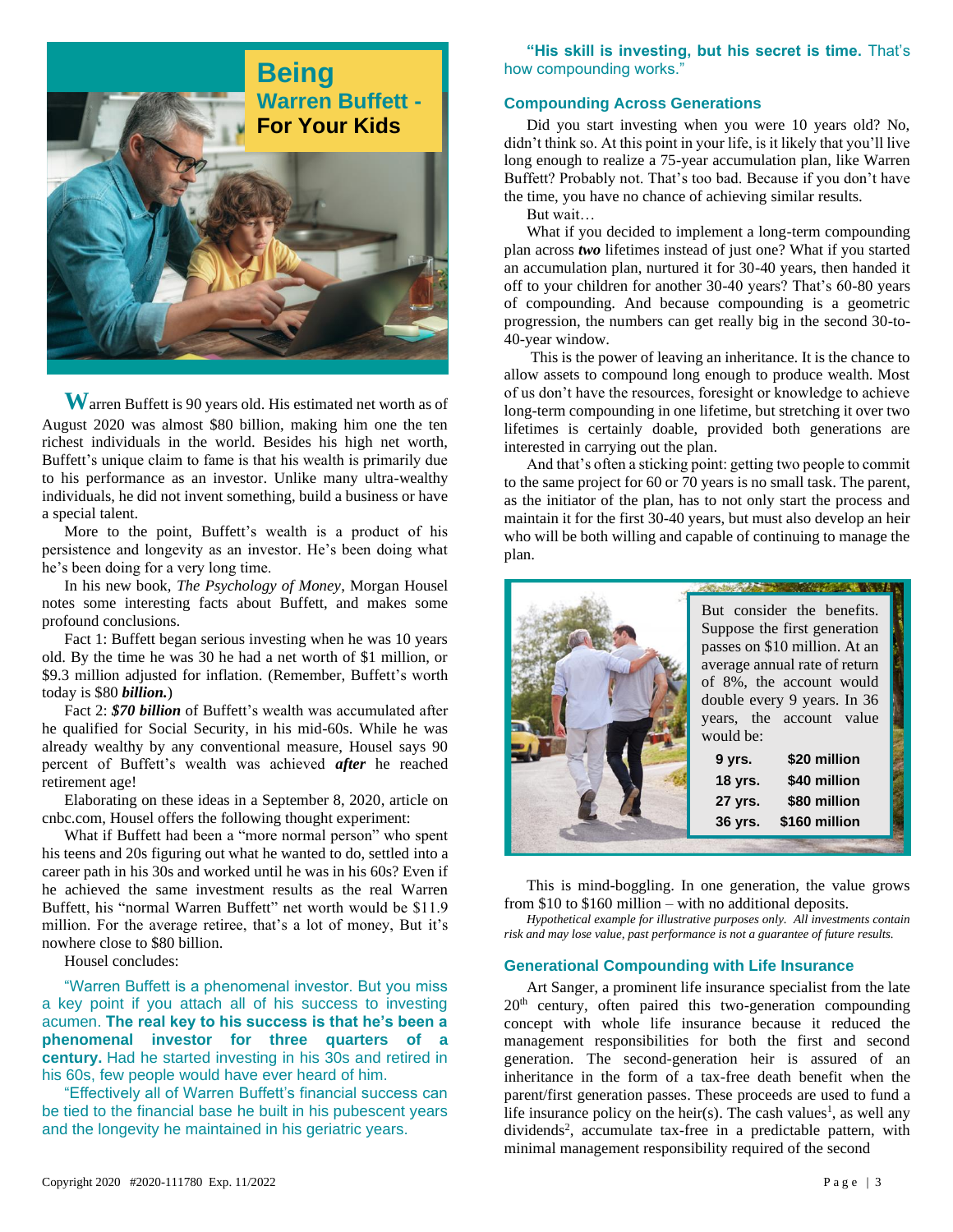generation. Over 60-80 years, the cash value accumulation inside a life insurance policy can be substantial.

#### **Being "Early Buffett" for a Next Generation**

It may be too late for many of us to participate as long as Warren Buffett has; even if we have the resources, we just don't have the time. But it's not too late to consider laying the foundation for potential successive generations. Inheritance planning is one of the few activities in personal finance that has a chance to fully realize the long-term benefits of compounding.

You're probably too old to have the same timeline as Warren Buffett, but you might be able to help your children and grandchildren. An inheritance can give them the time to make compounding truly meaningful. ❖



# **Healthy Spending Today**



**R**etail therapy might do wonders for some people, but for dedicated savers, just the idea of increased discretionary spending gets them twitchy, because every dollar spent is one that isn't saved. Which can lead to discussions like this.

*"Honey, look at this new jacket I bought. It was regularly \$100, but I got it on sale for \$50. I saved \$50!" "So we have \$50 more in our savings account?" "What? No, you don't understand. I said I saved \$50 because it was on sale." "I heard you. Where did you put the \$50 you saved?"*

*"Well, since the coat was on sale, I used the other \$50 to buy boots because they were on sale too! I actually saved \$100!"*

*"I don't get the saving you're talking about. It sounds to me like you spent \$100.*

*"Well, yes I did, but don't you think it's great that I saved \$100 doing it?"*

*"I'm confused. Where did you get the money to buy the jacket and boots?"*

*"From our savings account."*

*"How much money was in the account?" "\$1,000."*

*"And how much did you withdraw?"*

*"\$200. That's what I thought I would spend for a new jacket and boots. But I didn't! I only spent \$100. That's how I saved \$100. And I deposited it back in the account."* 

*"So, what's the balance now?"*

*"\$900."*

*"It seems to me that if we started with \$1,000 and saved \$100, there ought to be \$1,100 in the account. But you're telling me there's only \$900. That sounds like we spent \$100."*

*"Arrgh! You take all the fun out of shopping!"*

There is a little embellishment here, but this conversation actually took place. As a disinterested reader, you might find it amusing. But if you were one of the parties involved, there was some underlying frustration. Because it highlighted a bigger issue: **when is it okay to enjoy spending money?** When one person derives pleasure from efficient spending while the other just sees an expense, there can be conflicts.

#### **Balancing Saving and Spending**

Obviously, the retail sector and the financial services industry have very different definitions of "savings." Which makes sense, because both groups are competing for the same discretionary dollars. And since many American households aren't saving enough for retirement, it's easy to demonize the retailers for using "savings" to encourage more spending.

The contrast is especially apparent at year-end. The holiday season is usually a time of increased consumer spending, much of it for discretionary, non-essential items. By mid-January, when credit card statements start showing up, the financial news media is usually filled with stories about how to recover from your holiday spending hangover. In a passive-aggressive way, these articles typically condemn frivolous consumption, and obliquely ridicule or scold those who have over-indulged.

But while saving is essential to long-term financial and emotional health, spending money also plays a crucial role in our well-being. Remember: the ultimate purpose of saving money today is so that it can be spent tomorrow. Over the course of our financial lives, we should not only strive to develop good saving habits, but healthy spending patterns as well.

In their 2013 book "Happy Money," psychologists Elizabeth Dunn and Michael Norton explore what they call the "Science of Happier Spending." It turns out that our attitudes toward both saving and spending are greatly impacted by our emotional connections to money. And it is possible to manage and reshape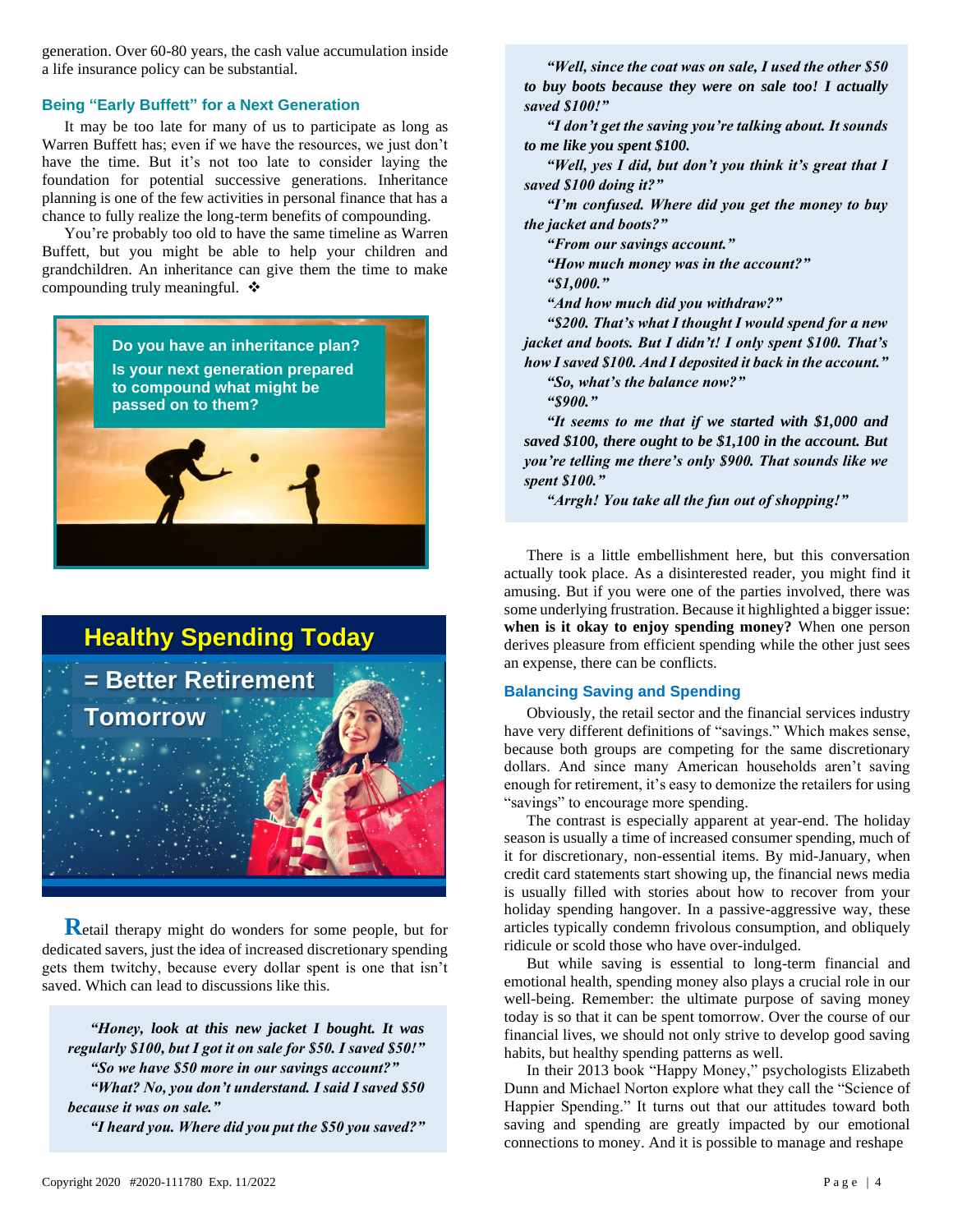these connections to make it easier to save and spend productively. Quoting the blurb on the book's front cover:

#### *"If you think money doesn't buy happiness, then you're just not spending it right."*

Developing healthy spending habits now lays the foundation for a good retirement. Studies have repeatedly revealed a "consumption gap" for many retirees because they have been so obsessed with saving that they never get comfortable with spending, even when they can afford it.

#### **Seeing the Holiday Season as Practice**

The holiday season can be a good time to practice healthy spending habits. For some, it might start with developing a greater awareness of the types of purchases that bring the most enjoyment, and why. Another good habit: planned spending instead of impulse spending. Studies have shown that planned purchases can actually bring more satisfaction because of prepurchase anticipation. Even spontaneous spending can be "planned" by deciding on a preset amount that can be spent without accountability or discussion. It's sort of like setting a limit before you go to the casino, so you don't need to feel guilty about what you spend. ❖





**A**s 2020 comes to a close, it seems like a defining year, one in which "everything has changed." From the pandemic to social unrest to the presidential election, there's a lot of material for

pundits to declare "things will never be the same," and make bold predictions about the "new normal."

Then you look at history.

Since the beginning of the 20<sup>th</sup> century, it seems like a "defining" year or a defining sequence of events, happens at least once every decade.

- The 1900s began with the assassination of President McKinley and were characterized by intense, often violent conflicts between unions and employers.
- The next decade was consumed by the first World War, and the Spanish flu pandemic that followed.
- The "Roaring 20's" ended with a thud as the stock market crash of 1929 ushered in the Great Depression.
- The Depression dominated the 1930s, eventually giving rise to a civil war in Spain, and authoritarian governments in Europe instigating a Second World War.
- The 1940s saw five years of global military conflict come to a close with the dropping of the first atomic bomb.
- The mutually assured destruction of the atomic weapons led to the "cold war" of the 1950s, which even pushed into space with the launch of Sputnik.
- The 1960s were truly a momentous decade, with the assassination of President Kennedy, the war in Vietnam, and the rise of the civil rights movement.
- The 1970s were dominated by the Watergate scandal, and an oil embargo.
- The 1980s started with high interest rates and ended with the collapse of the Soviet Union, which prompted one optimistic political scientist to declare that "we've reached the end of history."
- The "end of history" continued with the Gulf War in the 1990s, and climate change concerns.
- The first decade of the  $21<sup>st</sup>$  century opened with the 9/11 terrorist attacks and closed with the Great Recession.

In the immediate aftermath of these events, many people saw them as game-changers, ones that historians would view as pivotal moments in time. And in some ways, they were, at least to an extent. But when big moments happen so frequently, are they really big moments, or just the normal way that history unfolds?

Whether 2020 was a watershed moment for you or just another drop in the bucket, it is prudent to reflect on what has transpired, and the potential impact on your personal economy. Because a clear perspective on the past can help chart your future.

And since almost everything in the universe of personal finance is wired to end on December 31, then start anew on January 1, it makes sense to select a time after the first of the year to reassess your financial position. By January 31, 2021, most of us should have year-end statements for saving, retirement and